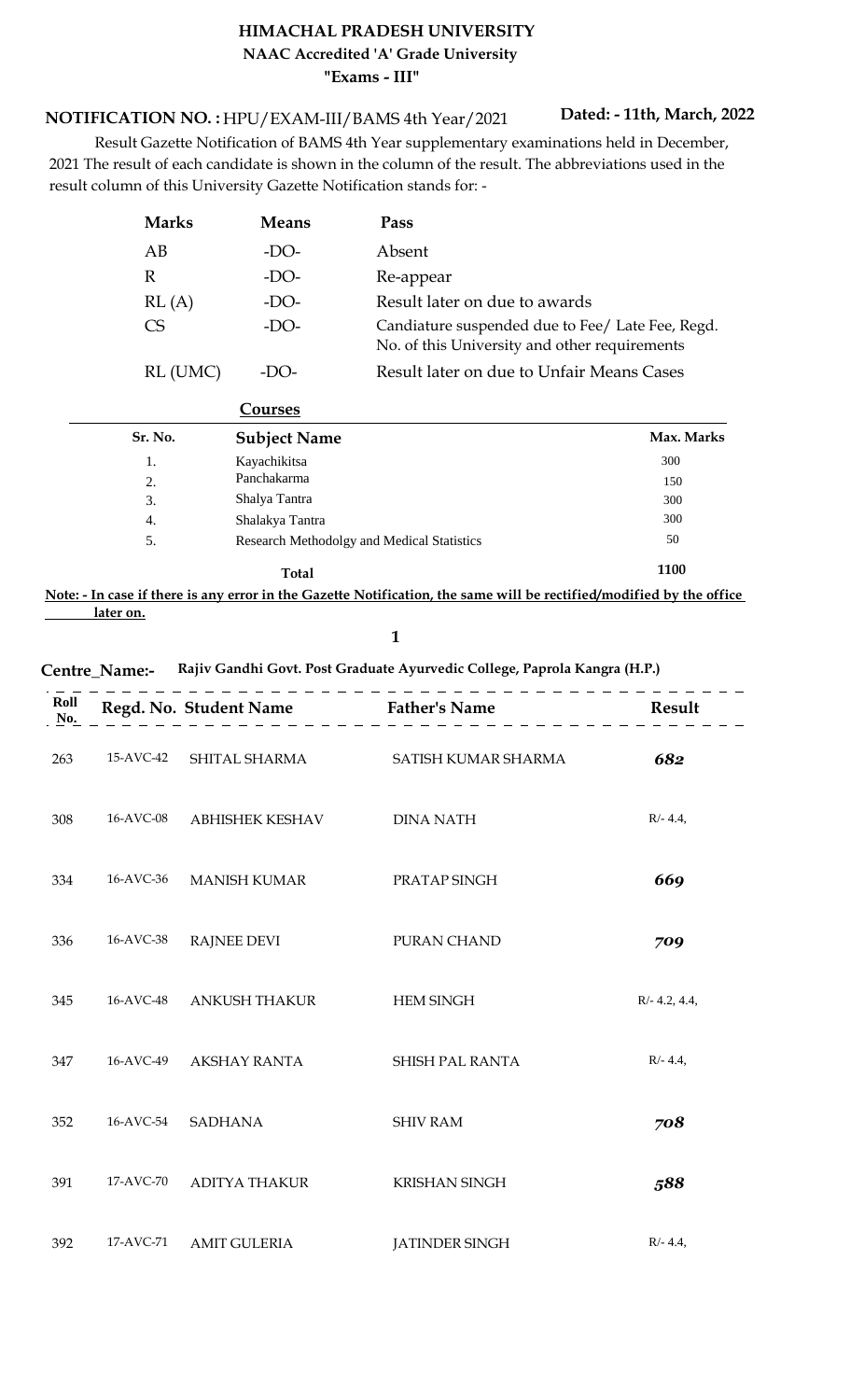| <b>Centre Name:-</b> |  |  |  | <b>Shiva Ayurvedic College &amp; Hospital Chandpur (Bilaspur) H.P. 174004</b> |
|----------------------|--|--|--|-------------------------------------------------------------------------------|
|----------------------|--|--|--|-------------------------------------------------------------------------------|

| 401 |                    |                                           | 16-SAMC-01 ABHISHEK SHARMA VINOD KUMAR SHARMA R/- 4.2, 4.4, |                 |
|-----|--------------------|-------------------------------------------|-------------------------------------------------------------|-----------------|
| 406 | 16-SAMC-06 ANKIT   |                                           | SHER SINGH                                                  | 633             |
| 407 |                    | 16-SAMC-07 ANKUSH BHARTI CHAND LAL        |                                                             | 692             |
| 417 |                    | 16-SAMC-17 DEEPIKA NEGI                   | DIL BAHADUR NEGI                                            | 653             |
| 419 | 12-DCSM-48 HARSH   |                                           | RAM DASS SHASTRI                                            | $R/- 4.2, 4.4,$ |
| 424 | 16-SAMC-23 IPSHETA |                                           | SANJAY KUMAR DHIMAN R/-4.4,                                 |                 |
| 425 |                    | 16-SAMC-24 ISHA CHOUHAN                   | VED PRAKASH CHOUHAN                                         | 685             |
| 434 |                    | 16-SAMC-33 NIKHIL SONKLA                  | SUDESH KUMAR                                                | $R/- 4.2, 4.4,$ |
| 436 |                    | 16-SAMC-35 NISHANT TOMAR ROSHAN LAL TOMAR |                                                             | 639             |
| 440 |                    | 16-SAMC-39 RACHANA                        | <b>ROSHAN LAL</b>                                           | 665             |
| 442 |                    | 16-SAMC-41 RIDHIMA SHARMA                 | HITESH SHARMA                                               | 683             |
| 445 |                    | 16-SAMC-44 RUCHITA DOGRA                  | OM PARKASH DOGRA                                            | $R/- 4.4,$      |
| 449 |                    | 16-SAMC-48 SHIKHA CHOUDHARY               | ASHWANI KUMAR                                               | 652             |
| 450 |                    | 16-SAMC-49 SHIVANI CHAUDHARY              | PREM CHAND                                                  | 655             |
| 453 |                    | 16-SAMC-52 SHUBHAM                        | <b>HEM SINGH</b>                                            | $R/- 4.4,$      |
| 454 |                    | 16-SAMC-53 SHUBHAM SHARMA                 | VIJAY KUMAR SHARMA                                          | $R/- 4.2, 4.4,$ |
| 455 | 16-SAMC-54 SONALI  |                                           | VIR SINGH DHIMAN                                            | 615             |
| 456 | 16-SAMC-55 SURBHI  |                                           | <b>ROSHAN LAL</b>                                           | $R/- 4.4,$      |
| 457 | 16-SAMC-56 SWATI   |                                           | <b>ANISH KUMAR</b>                                          | 621             |